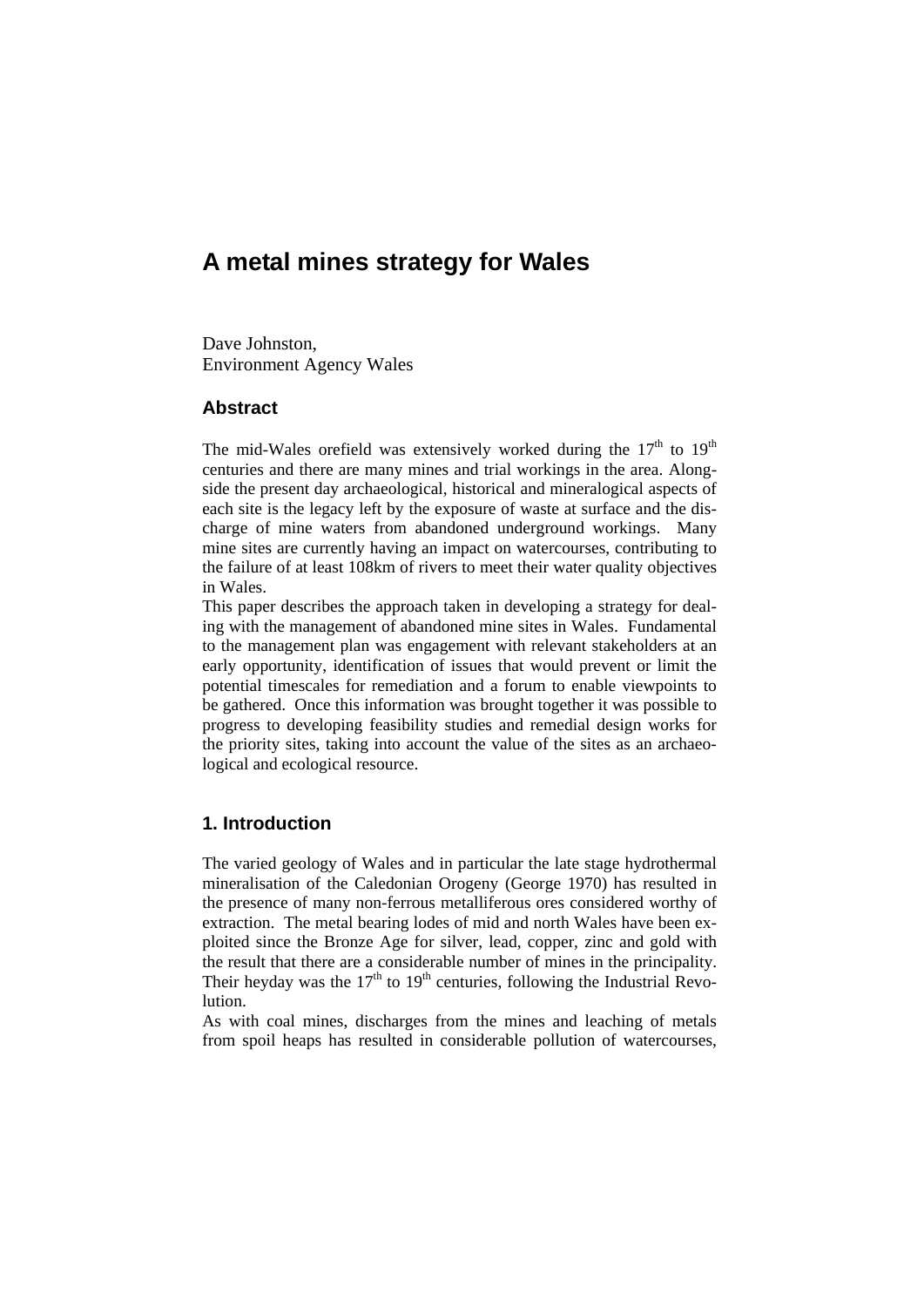causing failures to achieve chemical and biological water quality targets. Particularly impacted are the three rivers draining the North Ceredigion orefield: the Rheidol, Clarach and Ystwyth (Figure 1). This amounts to one fifth of all river quality objective failures in Wales.

The most common cause of failure is for the zinc component of the River Ecosystem class, part of the Environment Agency's General Quality assessment scheme for watercourses. The Environmental Quality Standard (EQS) for zinc is derived from the Freshwater Fish Directive standards and is dependent on hardness as per Table 1. The rivers of mid and North Wales tend to rise on base poor geology such as the Silurian and Ordovician Grits and Shales and are susceptible to acid deposition. Often the valleys are afforested with conifers which can exacerbate the problem. There is therefore very little alkalinity in either the minewaters or the receiving rivers making the impact of the discharges all the more significant.

**Table 1.** River Ecosystem Zinc Standards

| Hardness (mg CaCO <sub>3</sub> $1^1$ ) | Zinc EQS $(\mu q \mid^1)$ |
|----------------------------------------|---------------------------|
| $0 - 10$                               | 30                        |
| 10-50                                  | 200                       |
| $>50-100$                              | 300                       |
| >100                                   | 500                       |

Of the 5042 km of monitored river stretches in Wales, in 1999, 506 Km failed to comply with their River Ecosystem objectives and of those 108Km were directly attributable to mine pollution.

In some instances considerable lengths of rivers are believed to be impacted by single mines. The extensive workings along the Afon Twymyn at Dylife for example cause the river to fail for 20Km. The Cwmrheidol Mine complex contributes at least 40% of the metal load of the Afon Rheidol, contributing to 16Km of failures. (Mullinger, 2004)

The EC Water Framework Directive (2000/60EC) has reformed European Union water legislation and will require compliance with "Good" water quality in all water bodies. Failure to achieve such good status will require the production of river basin management plans to implement improvements.

It is important to note that the mines do not simply contribute to failures on paper, the discharges have a very real impact on the ecology of rivers. Invertebrate fauna can be impoverished, fish populations are reduced and watercourse can suffer from blooms of blue green algae which thrive in the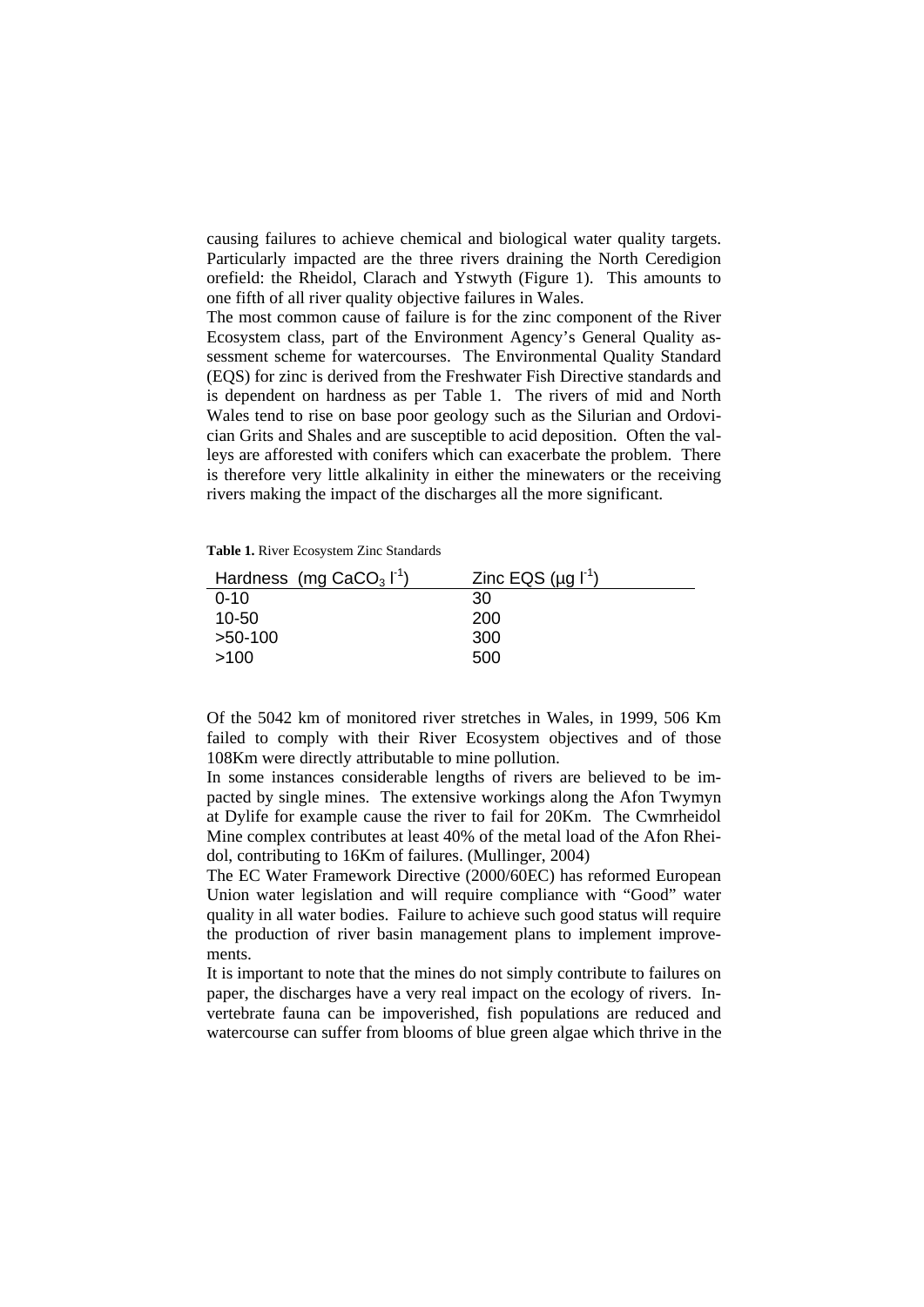adverse conditions. Zinc, copper and cadmium all affect fish gill tissue, with the added effect that fish can be more susceptible to episodes of low dissolved oxygen. Exposure to sub lethal levels of lead in particular has been noted to result in blackening of the body in Salmonids, with higher concentrations causing dorsal and lateral curvature of the spine and erosion of fins. (Milne et al 1982)

## **2. The Strategy**

#### **2.1 Background**

Wales has a history of leading on minewater issues; the initial ranking exercise which led on to the national scheme to address coal mine discharges and eventually the partnership with the Coal Authority was initiated by the Welsh Region of the National Rivers Authority. It has long been recognised that some of the most significant impacts of metalliferous mining were in Mid and North Wales so it is appropriate again that Environment Agency Wales has produced the initial template for addressing the problem.

A notable difference between coal and metal mines in the UK is that there is no overall body with any responsibility for the liabilities associated with metal mines. When the Coal Authority were given British Coal's responsibilities in 1994, a specific part of their remit and funding was to deal with the legacy of minewater impacts affecting the rivers of coal field areas. Metal mines have no such history of public ownership or control.

The need for a metal mines strategy at this time should not be taken to indicate that no remediation works are being undertaken, many have been, and with much success. The 1998 scheme to encapsulate the fines dumps at Cwmbrwyno resulted in a significant reduction in zinc and lead loadings to the Afon Melindwr, a tributary of the Rheidol (Robinson 2001). The major land reclamation scheme at one of Wales's most productive mines, Van, near Llanidloes has also been successful.

What these schemes did highlight was the need to take account of the diverging issues of other statutory bodies and interested parties to obtain the best environmental and social outcome. They also showed the potential for any remediation scheme undertaken with the best intentions to impact on other important features of the site. For example the antiquity of many sites, and their importance to the communities and landscape has resulted in their being of significant archaeological interest, with many being designated as Scheduled Ancient Monuments. The geology which resulted in the exploitation of the minerals has led to many of the sites being valuable as Sites of Special Scientific Interest (SSSIs) or Regionally Important Geological Sites (RIGS) for the mineralogical or geological features. That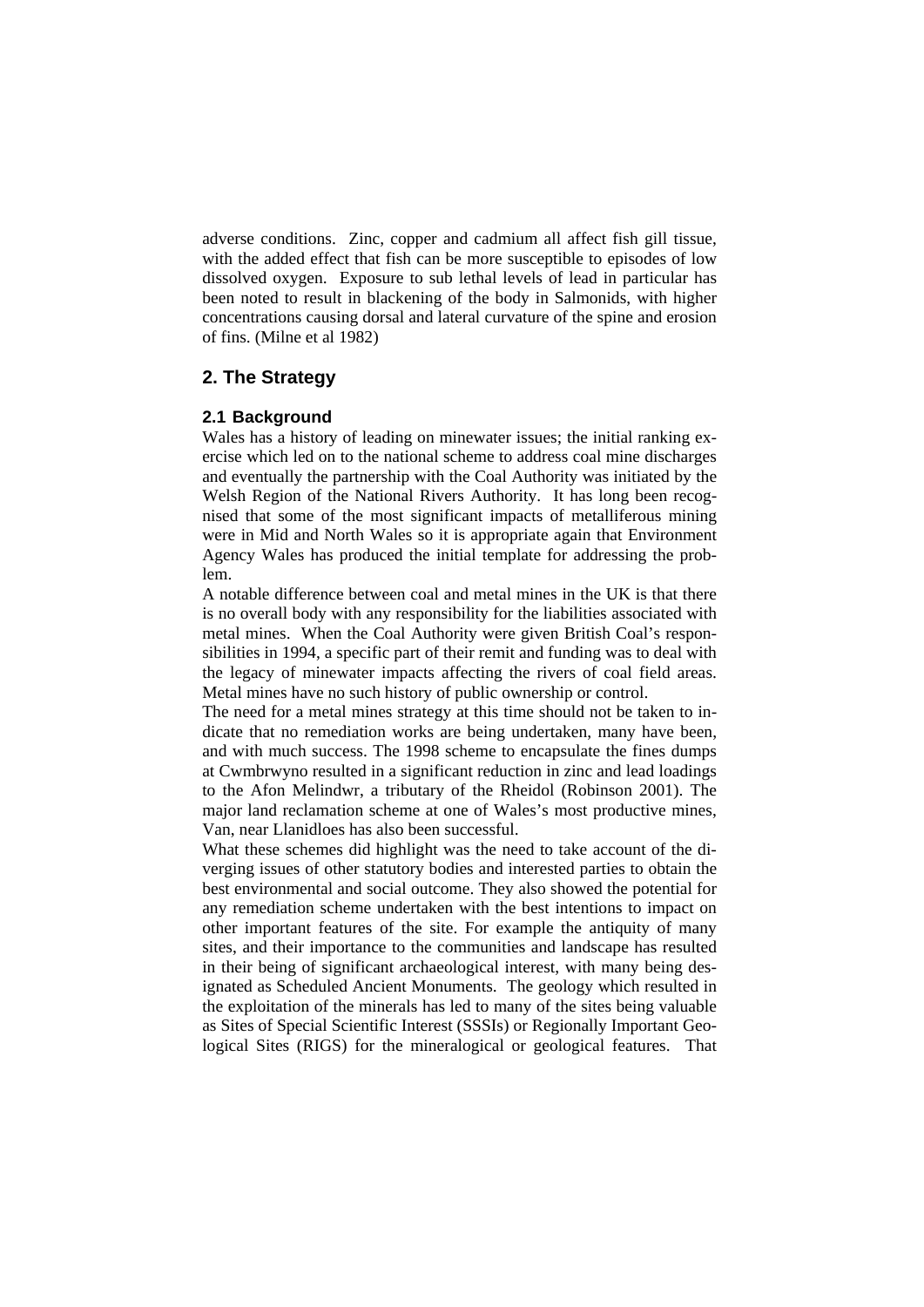same geology and the specialised flora that has adapted to tolerate it results in the sites being important ecologically with further SSSI designations.

These issues were clearly brought to the Agency's attention at the Cwmbrwyno site where the availability of a funding source for remediation was short lived and required rapid planning and execution to take advantage of it. The statutory archaeological and conservation bodies were consulted and the result was probably the quickest SSSI designation in the UK (10 days) because the site was very important for several features including the rare lichen population living on the spoil heaps. The project was able to progress to a satisfactory conclusion with the encapsulation of the fine spoil and the preservation of the coarse spoil on which the lichens were present, but the knowledge of those issues in advance of the detailed planning stage would have been beneficial to all parties. (Robinson 2000)

#### **2.2 Phase I**

With this in mind the Environment Agency Wales secured funding from National Assembly for Wales to fund a Metal Mines Strategy which would seek to identify the priority sites for remediation and to obtain the views of all the major stakeholders. This information would allow better planning of any remediation works including feasibility studies and design works for the priority sites.

In order to identify which sites were important the Agency relied upon a Database of Metal Mines in Wales commissioned in 1996 by the National Rivers Authority (Kitts & Smith 1996). This database contains the records of 1,337 metal mines in Wales, with additional data on 204 sites believed to be causing an impact on water quality. The database includes a considerable amount of information and is an amalgamation of several datasets including information from the Department of the Environment, Welsh Office Contaminated Land Database, mine information consultants and the Agency's own archives. Impacts on the watercourses are estimated from known information including age and size of the mine. The sites can be ranked according to the perceived scale of their impact. For the strategy it was decided to commence with the top 50 sites from this database, this being considered a workable number. Local Agency officers were consulted regarding the appropriateness of these 50 sites for inclusion on the list. The result was that some mines were removed (due, for example, to the recent installation of remediation schemes), and other sites were added to the priority list.

The locations of those top 50 sites are indicated on Figure 1. It was clear that the majority of the most polluting mines were in the County of Ceredigion (with 38 of the 50).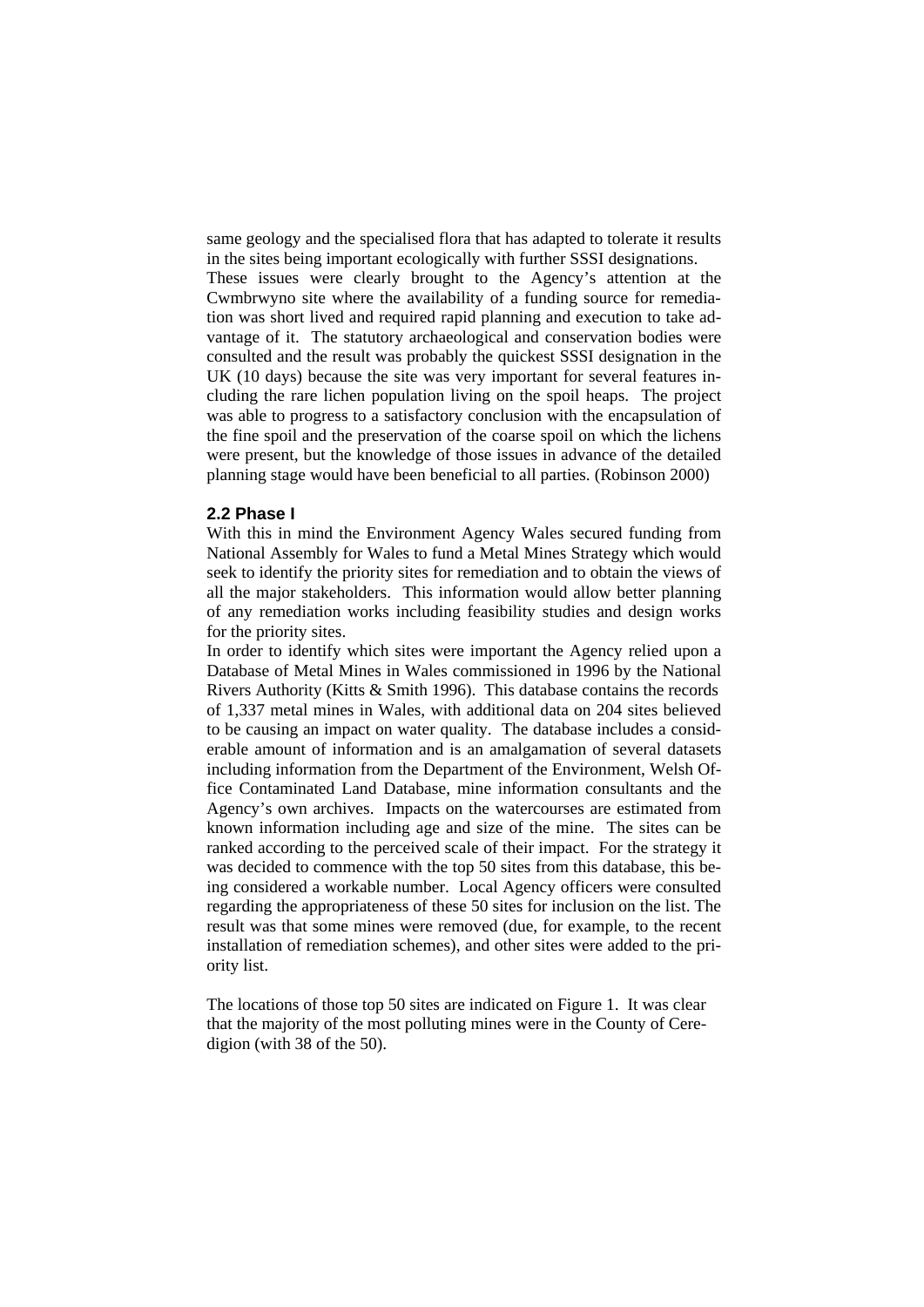

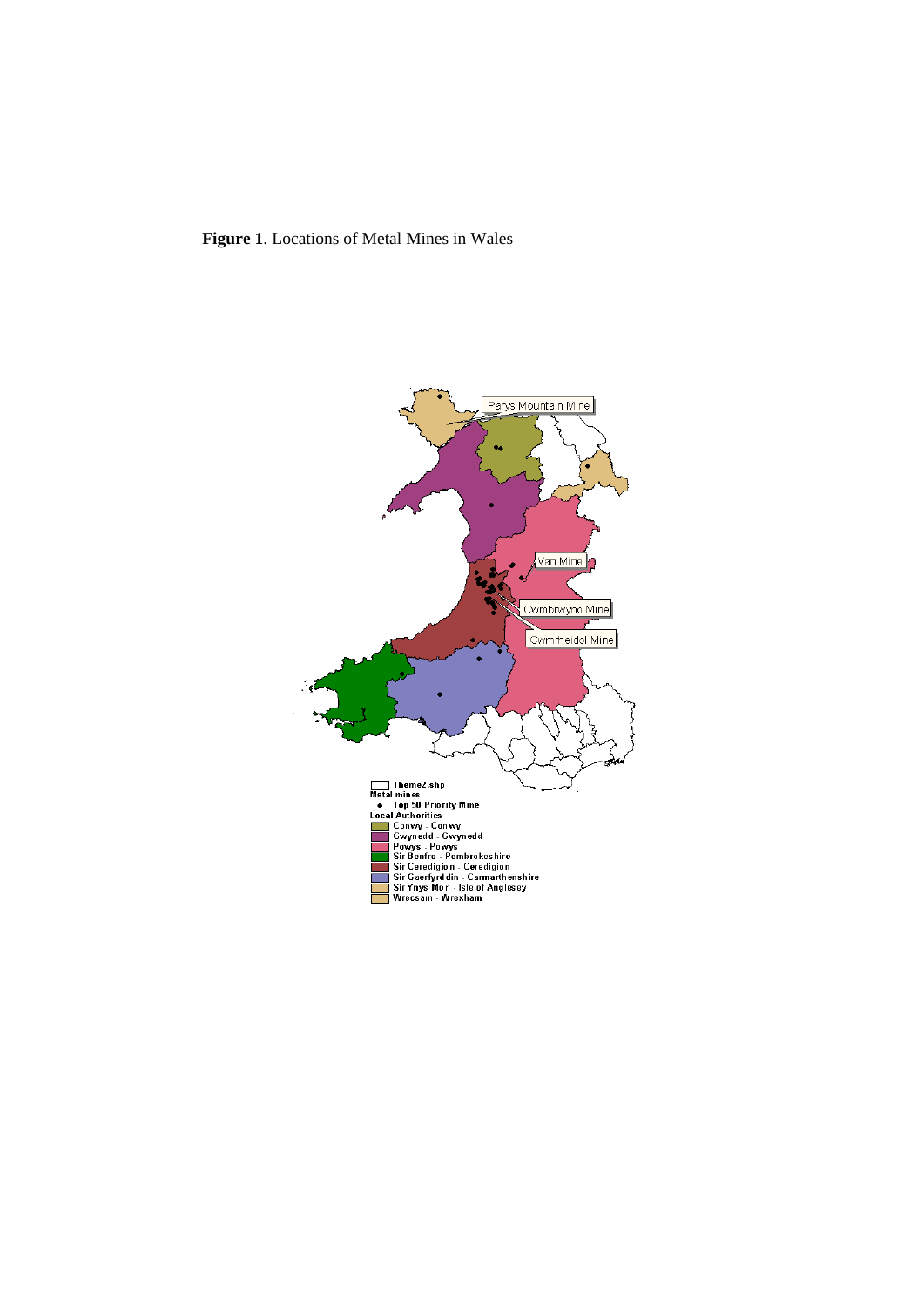The next task was to engage with the stakeholders for each mine and seek their comments on the importance of the site and their views on the potential impact of any remedial scheme. This task was undertaken by questionnaire and 587 were sent out to 46 individuals representing 20 distinct stakeholder organisations. An indication of the interest in these sites within the wider community is that 582 responses were received, a 99% response rate.

 The findings of the consultation exercise are reported in detail in the report: A Metal Mines Strategy for Wales, which was published in 2002. A copy can be viewed on the Agency's website at:

http://www.environmentagency.gov.uk/regions/wales/426317/393155/?version=1&lang=\_e

This document reported all of the responses received both generally and detailed by individual mine.

The most important finding of the strategy was that the sites are held to be very important not only for their archaeological or ecological interest but also as an integral part of the landscape. They are seen to be a resource for the local community with potential for inclusion in any regeneration for tourist or educational facilities rather than as an indicator of industrial dereliction requiring reclamation or restoration. This finding was to be key in progressing the project to its next phase.

It was possible from the responses received to divide up the mines into four broad categories based not on their environmental impact but on the ease with which remediation could be progressed. These groups are summarised in Table 2.

The 50 sites were classified into these groups which made it easier to consider progressing them through to remediation by identifying possible constraints at an early stage. Of the 50 sites 1 fell into Group 1, 7 in Group 2, 23 in Group 3A, 7 in Group 3B,and the remaining 12 in Group 4. This indicated that 31 of the sites could be progressed towards remediation without significant conflicting issues arising.

The strategy went on to recommend the progression of feasibility studies and outline design options at all of the Group 1 and 2 sites and at four sites in each of groups 3A and 3B. It also recommended that further investigations be undertaken to assess the real impact of group 4 mines.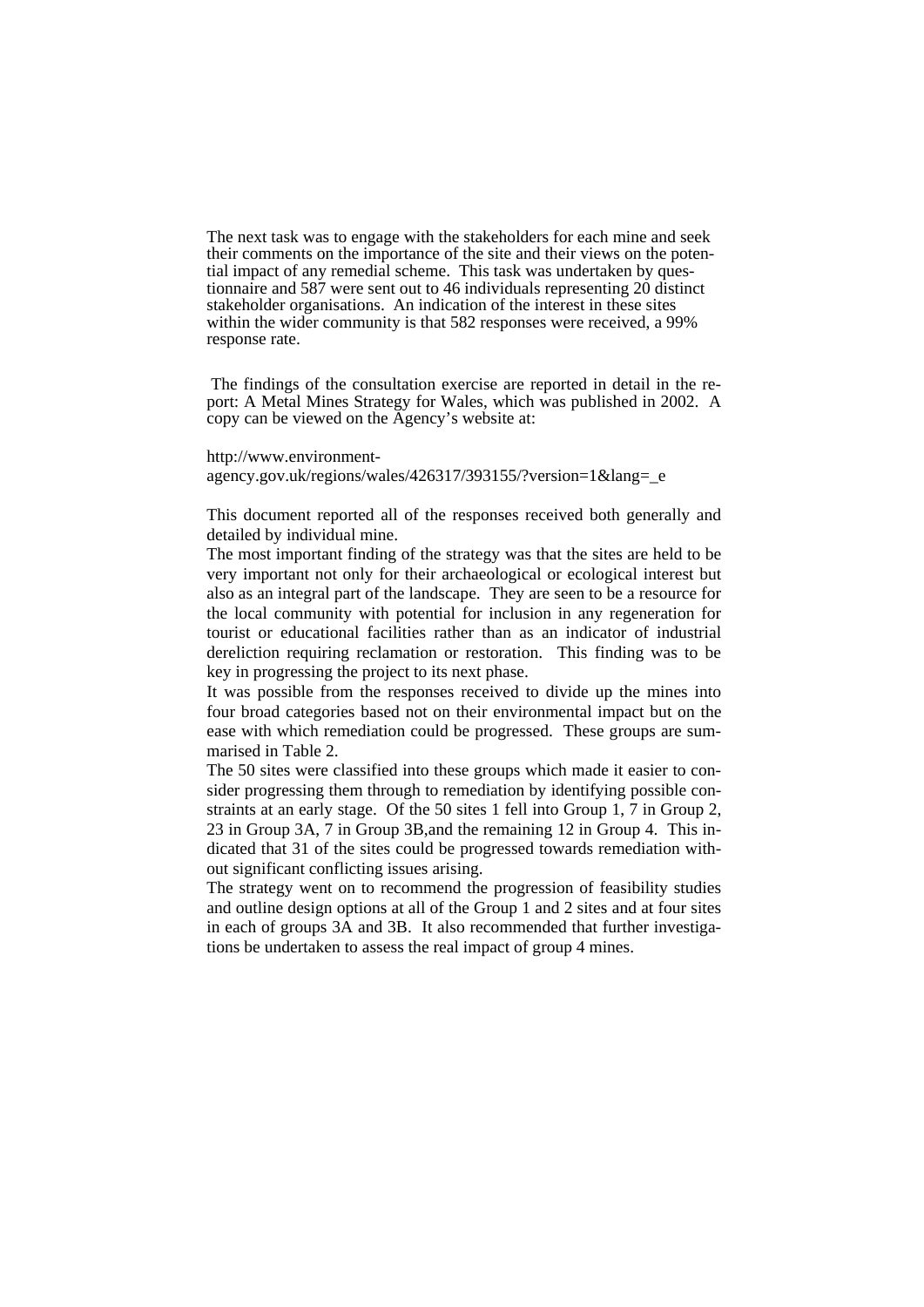#### **Table 2. Metal Mine Site groups**

| Group          | No. of<br><b>Sites</b> | Interpretation                                                                                                                                                                                                                                                                                                                                                                                                                                                                                          |
|----------------|------------------------|---------------------------------------------------------------------------------------------------------------------------------------------------------------------------------------------------------------------------------------------------------------------------------------------------------------------------------------------------------------------------------------------------------------------------------------------------------------------------------------------------------|
| 1              | 1                      | No diverging issues - It appears that there are<br>no diverging issues at this site, the Agency<br>could therefore pursue the remediation relatively<br>easily, but still taking into account intrinsic his-<br>toric interests and still requiring a complete desk<br>study and scope of works and possible impacts.                                                                                                                                                                                   |
| 2              | 7                      | Converging issues - It appears that the Agency<br>and one or more stakeholders have a shared in-<br>terest in the remediation of the site and there-<br>fore it may be possible to develop a collabora-<br>tive project. For example, there could be a<br>combined interest to install a water clean-up<br>scheme at the same time as the development of<br>the site as a tourist attraction or the water re-<br>mediation scheme could be extended to ad-<br>dress issues of public health and safety. |
| 3a             | 23                     | Diverging issues - It appears that the Agency<br>and the views of one or more stakeholders di-<br>verge at this site, however, it is considered that<br>the differences could be resolved subject to<br>careful negotiations and<br>sympathetic design                                                                                                                                                                                                                                                  |
| 3 <sub>b</sub> | 7                      | Diverging issues - It appears that the Agency<br>and the views of one or more stakeholders di-<br>verge at this site, it is considered that the differ-<br>ences are so great that it would be extremely<br>difficult to progress any remediation scheme.<br>For example sites extensively designated as<br>SSSI.                                                                                                                                                                                       |
| 4              | 12                     | Further information - During the review of data<br>it appears that these sites may not be present-<br>ing such an impact to the water environment as<br>previously understood or data on sites outside<br>the top 50 has come to light that indicates that<br>they should be included within the top 50. Fur-<br>ther monitoring and data review required.                                                                                                                                              |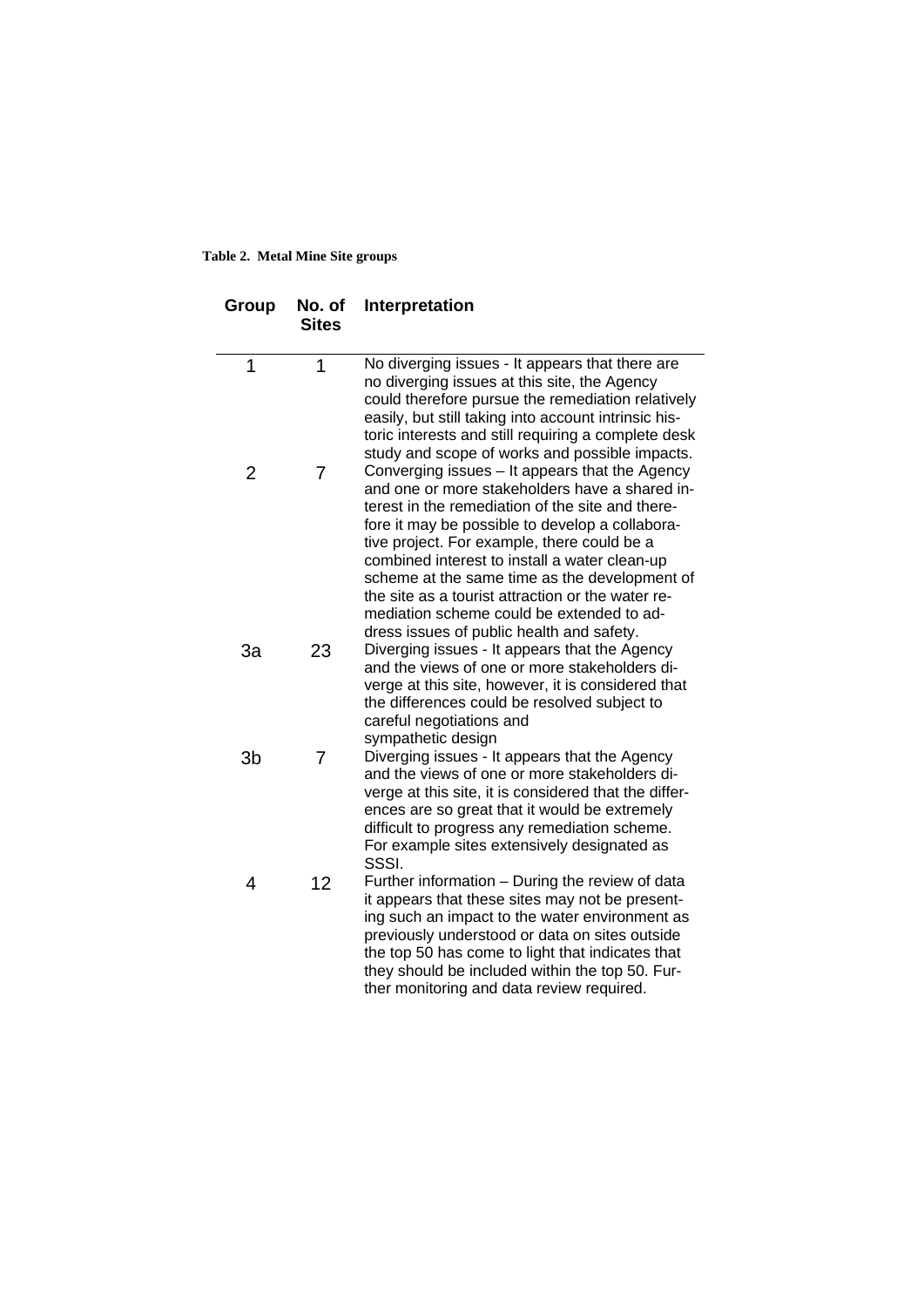With this information to hand it was possible to approach the Welsh Assembly Government for funding to progress taking a certain number of sites forward for further investigation of the feasibility for provision of remedial schemes. The Agency was successful in this bid and obtained an initial sum of £136 000 to run Phase II of the project over the following two years.

### **2.3 Phase II**

Having identified the priority sites for remediation in Phase I, the next task was to refine these priorities by using recent and additional data. Given the value of these sites as a resource for the local communities we could not justify remediation solely on environmental terms without considering the wider social and ecological benefit.

Once this process was commenced it rapidly became clear that the level of environmental data available for most of the sites was not sufficient to make real decisions of priority so in the first year of the project the focus was on obtaining those data. In many cases some chemical data was available but there was very little reliable flow data, hence it was not possible to consider the loadings of metals and the contribution of individual mines to the metals load in the rivers. A monitoring programme was set up to collect chemical and flow data for many of the mine sites and receiving watercourses to fill those gaps.

### **2.3.1 Case Study, Parys Mountain Copper Mine**

A major commitment was given to monitoring the Parys Mountain Copper Mine drainage scheme. Parys Mountain was always known to be a high priority site within the strategy due to its known impact on two Anglesey watercourses, both appropriately named Afon Goch which translates from Welsh as red river. Due to the history of the site and its international recognition, there has always been a high level of interest at this site with plans to develop it as an educational and tourist facility by the Amlwch Industrial Heritage Trust. The site is also a Scheduled Ancient Monument and SSSI.

Following an inspection of the mine in 2000 it was determined that there was a major risk of acute flooding and pollution from the Dyffryn Adda adit which was dammed at an unknown time, probably in the early part of the 20<sup>th</sup> Century, though underground mining ceased in the 19th Century. The dam was installed to allow the acid minewater to dissolve the remaining copper in the worked out areas of the mine. The water was then drained in a controlled manner into an extensive system of precipitation ponds where the very pure metallic copper was collected by addition of zero valent iron. Since the cessation of solution mining there still remains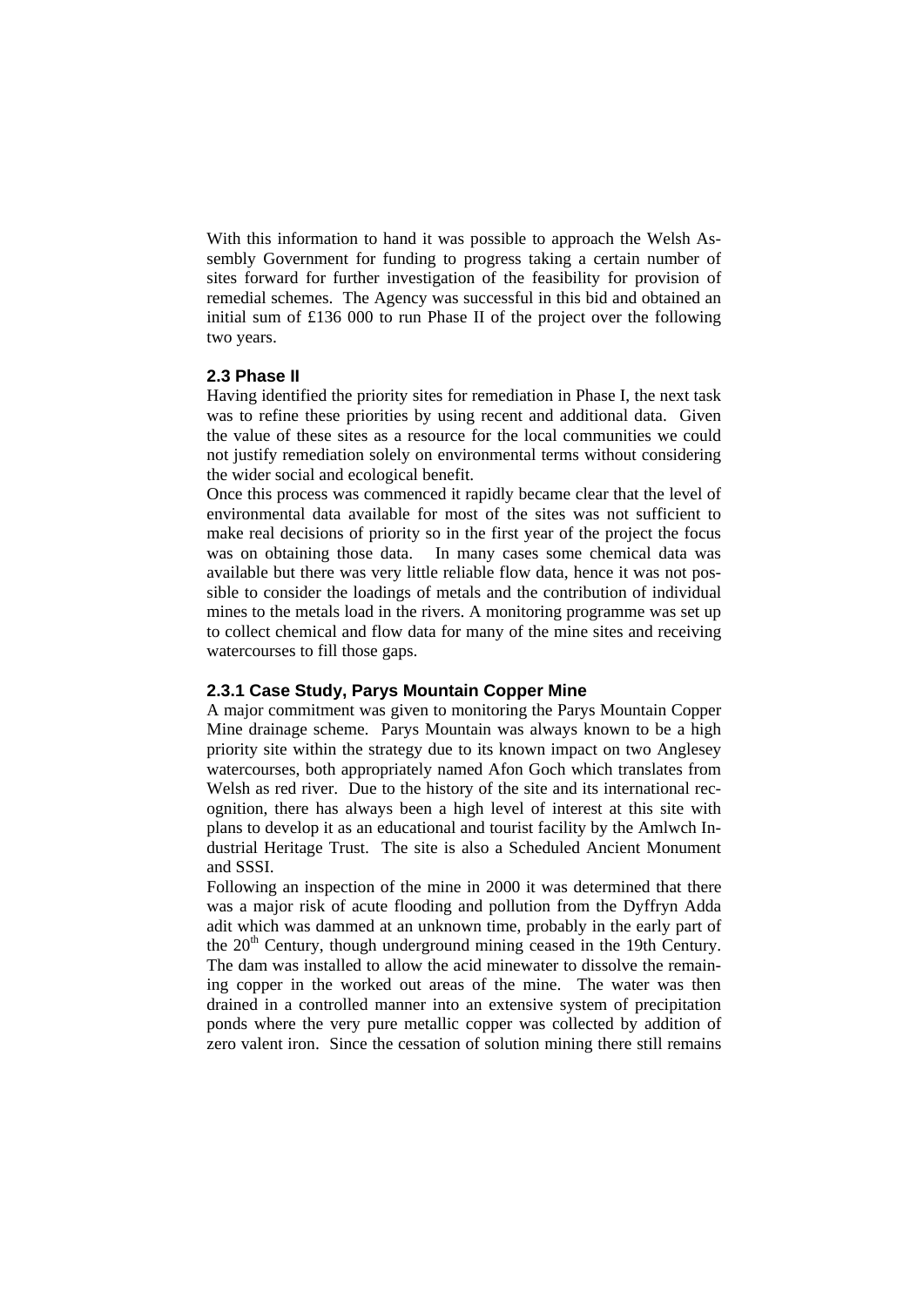a very large volume of acid, metal-rich minewater being held in the mineworkings within the mountain by an old and decaying concrete dam. The stream to which the adit discharged ran through the town of Amlwch and there was an identified risk of a major incident should the dam fail with the catastrophic release of an estimated 270,000 cubic metres of minewater.

A collaborative working group was set up by interested public bodies including Anglesey County Council and the Environment Agency Wales to investigate the problem and make recommendations for remedial works. The result of this was a project to proactively drain down the mine by pumping it to the Afon Goch Amlwch. This river was already significantly impacted by discharges from the mine. The dam could then be removed so allowing any further minewaters to drain freely. This activity was successful with the benefit that discharges from other adits were greatly reduced so improving water quality in another watercourse, the Afon Goch Dulas, significantly.

The pumped minewater was discharged through one of the original precipitation ponds to allow attenuation and precipitation of metals as far as possible. The rate of discharge was controlled by means of a discharge consent to minimise the impact of the increased flow. The results of that exercise showed that there was no significant change of pH or metal content in the coastal waters. The Afon Goch Amlwch itself was already significantly impacted by discharges from the mine.

#### **2.3.2 Case Study 2 Cwmrheidol Lead Mining Complex**

In the second year of Phase II the attentions of the Metal Mines Project were focussed on interpreting the data collected and setting priorities for remediation. However, as with Parys Mountain in Anglesey, a number of Mid Wales lead mines have always been known to be significant contributors to the failures to achieve water quality targets, amongst these is the complex of mines at Cwmrheidol.

At this site a pair of adits connects six mines and the combined discharges contribute at least 40% of the metal load in the Afon Rheidol. The six mines were representative of three of the five groups determined in Phase I of the project, and it was decided that we should progress the sites through a feasibility study to a stage which would allow us to explore potential funding and for a contractor to price detailed design works. It was concluded that the problems associated with the site could be remediated by a combination of surface water diversions, to reduce the volume of water discharging from the adits, and by provision of a Reducing and Alkalinity Producing System (RAPS) (Rees 2004).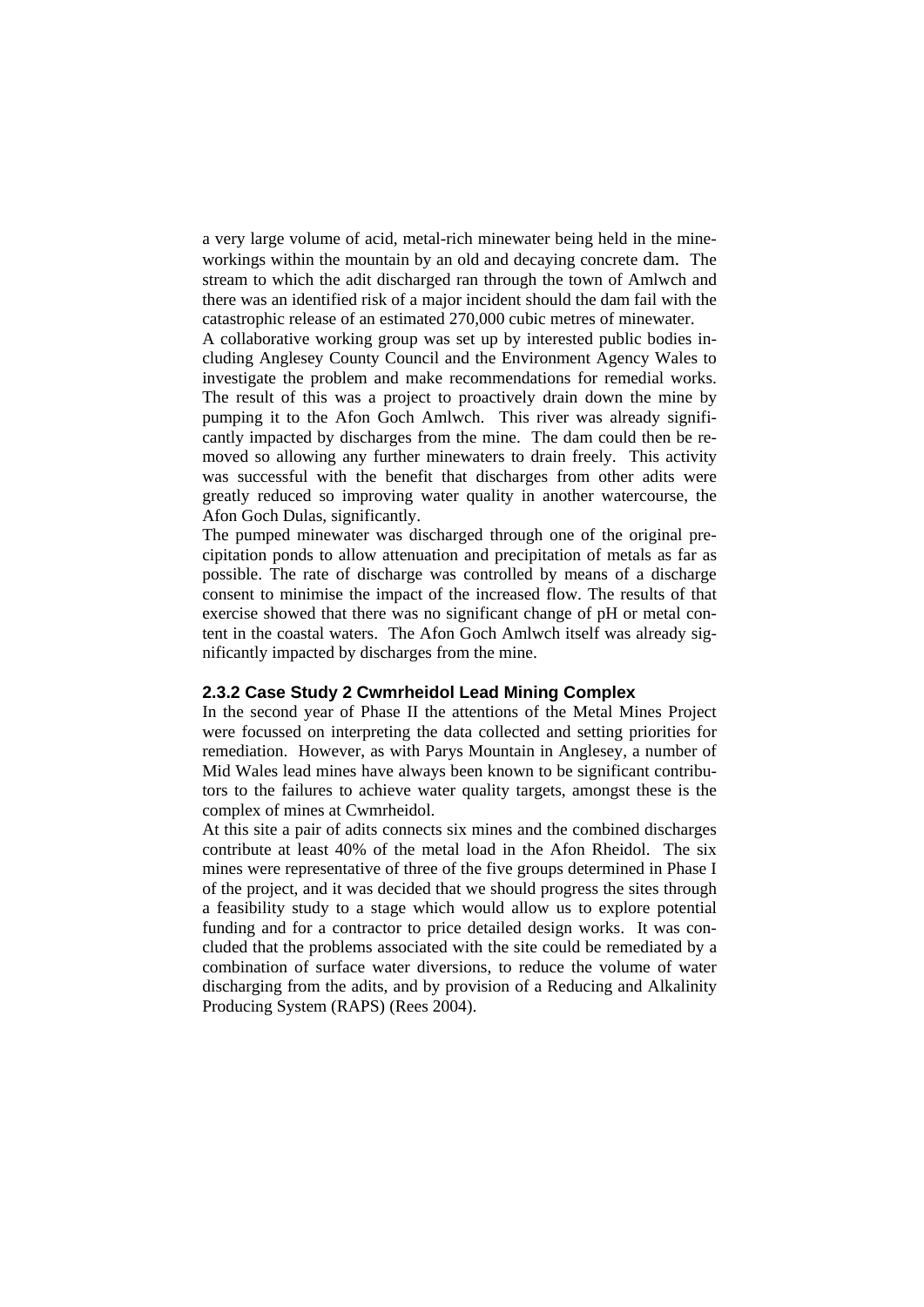#### **2.3.3 Stakeholders**

Throughout the feasibility study process an important part of this project was the stakeholder engagement that occurred. From the outset the views of the relevant bodies and local people were sought on their aspirations for the site. The feedback received from the consultations was designed into the scheme with the result that when presented with the conclusions and remedial plans the stakeholders felt that their views had been taken seriously and were generally positive about the scheme as a whole. This approach is integral to the strategy, as without the support of the local community it is unlikely that any remediation scheme will accomplish its aims.

## **3 Challenges for the Future**

In the coming two years the Environment Agency Wales has three major objectives, to progress Parys Mountain and Cwmrheidol to a stage whereby remediation schemes can go ahead, to undertake scoping and feasibility studies at another ten mine sites, and to identify funding streams to allow remediation to happen.

Following on from the successful drain down project at Parys Mountain, the provision of a treatment system for the free flowing minewater is considered to be a priority. In 2004/05 we will be commissioning consultants to investigate the feasibility of providing such a system and investigating options for design of such a works. The Amlwch Industrial Heritage Trust have already been successful in providing facilities for research and tourism with heritage trails and an information centre. A field study centre and better tourist facilities are also planned.

We will also be commencing a more strategic approach to the remaining high priority mine sites with scoping and feasibility studies being commissioned at a further five sites. Whilst we can take steps to carry out these investigations our current funding and the terms of the project do not cater for the provision of the remedial schemes themselves. To carry out these presents a major challenge in identifying funding streams and partners to allow construction to occur. The majority of the mines are within the Wales Objective 1 area so allowing access to European Structural funding. Indeed there is a specific measure built into these funds for minewater treatment. However this will provide only 40% of the total cost with a requirement for match funding to be obtained from other sources. A further concern is that Objective 1 funds will only pay for capital works. Design and maintenance costs must be funded from elsewhere. With remedial schemes costing hundreds of thousands of pounds, if not millions then this remains a significant challenge for the Agency and also for governments to overcome.